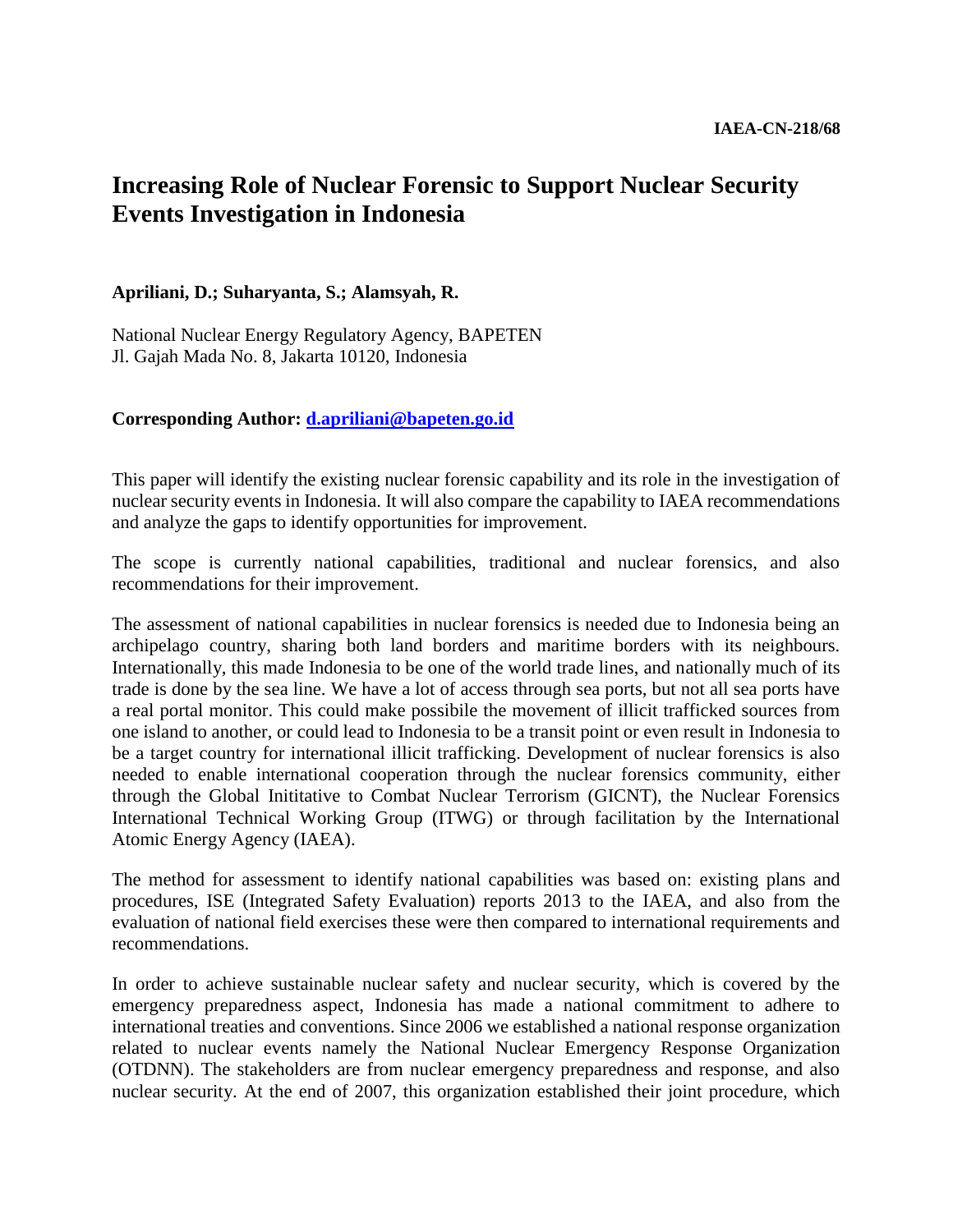developed from stakeholder's procedures, but gave attention to the radiation protection as well as radioactive safety and nuclear security. We also have had regular exercises and drills based on this joint procedure in order to evaluate the existing capabilities and get feedback for its improvement. Based on our field exercises and drills, we still have weakness for the awareness of radiation protection aspect among the first responder. For example, we need to make an arrangement for how to respond effectively without destroying any traditional or nuclear forensic evidence.

Nuclear security has now become a world issue and nuclear forensics is one component in an ongoing national programme for nuclear security. In order to support our commitment, we are now in the beginning steps to establish the Indonesia Center of Excellence On Nuclear Security and Emergency Preparedness (ICoNSEP). The primary role of ICoNSEP is to facilitate the development of human resources and the provision of support services on several levels to ensure the long-term sustainability and effectiveness of nuclear security and nuclear emergency preparedness in Indonesia. For nuclear forensics development it also includes the effort to combine the expertise of traditional forensic and nuclear forensic capabilities. Based on the IAEA Nuclear Security Series No. 2, there are several aspects identified for improvement, they are:

- 1. Capability in incident response. The Police will coordinate with the National Nuclear Regulatory Authority (BAPETEN), and the National Nuclear Energy Agency (BATAN) as the radiological expert. Our weaknesses are in the arrangement for the evidence holding site, since we do not have this arrangement yet and also the arrangement to transport the radioactive evidence. We also need to improve our capability in evidence collection, since collection of traditional forensic evidence might interfere with the collection of radioactive evidence.
- 2. Capability in nuclear forensics laboratory. So far only BATAN which has competent staff in handling radioactive contaminated evidence and also for current standards, but their instruments need to be reassessed according to the latest technology. BAPETEN is in an on-going process to establish their laboratory. We also need to establish our national nuclear forensics library so we can determine ownership of the material as soon as possible.
- 3. Capability in nuclear forensic analysis and traditional forensic analysis. We need to improve our attribution capability since we very rarely have to deal with this kind of investigation.
- 4. Capability in nuclear forensic interpretation. Experts who have both expertise in radioactive material and traditional forensic analysis is a limitation. Therefore we need to develop our human resources to meet this requirement.

Based on these findings we need to make an action plan, the recommendations are:

- Year 1 to 2: development for the incident response capabilities;
- Year 2 to 5: development for a national nuclear forensic library, resource development for competent staff and laboratory; and